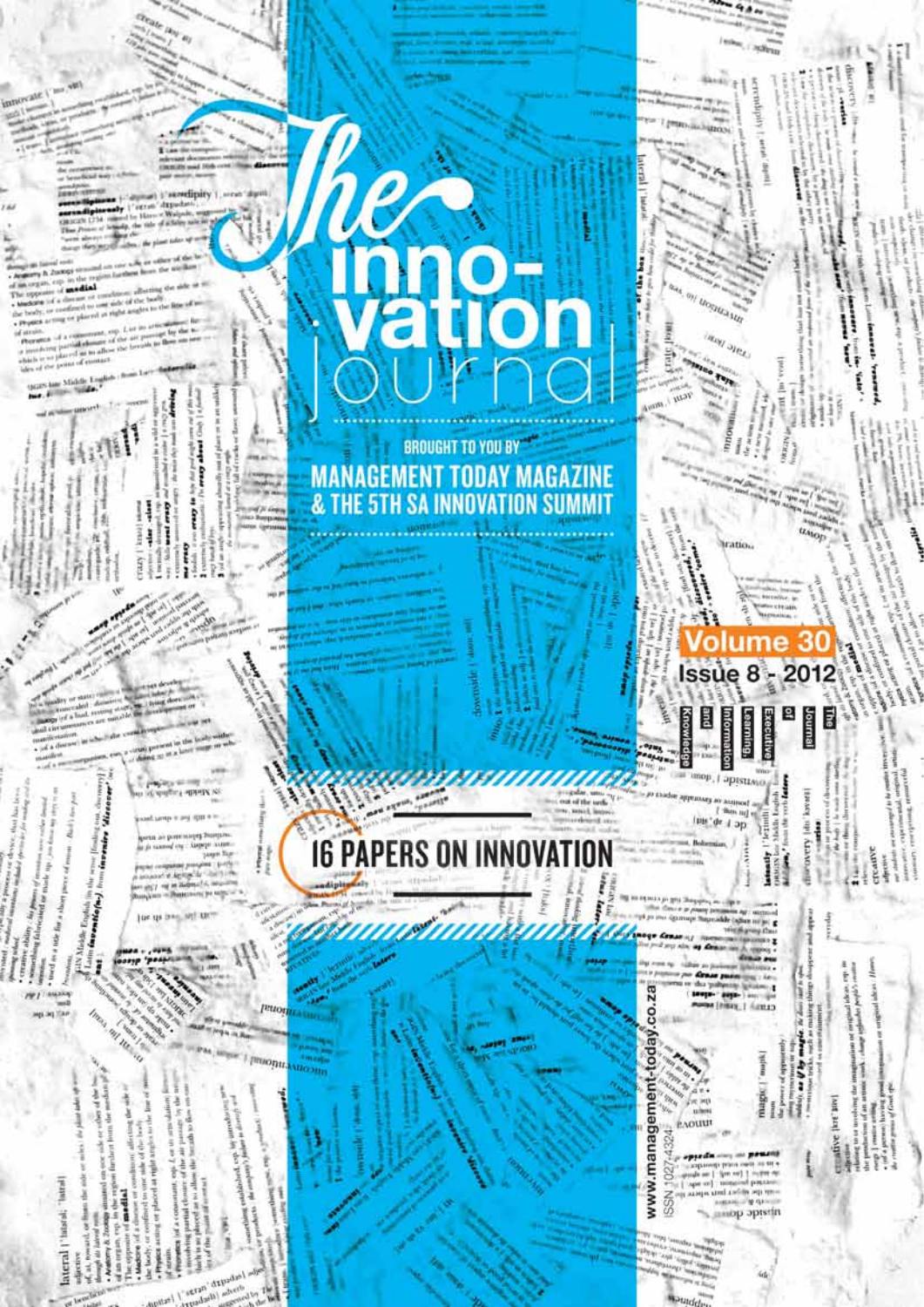# TRUIDA PREKEL AND LU-MARIE SOBEY

### SOWING SEEDS FOR

## INNOVATION AT UNIVERSITIES

reativity and innovation are important worldwide to promote new knowledge, develop improved solutions, and create economic and social wealth. Although universities can play a major role in promoting innovation, this potent reativity and innovation are important worldwide to promote new knowledge, develop improved solutions, and create economic and social wealth. Although universities can play a major role in is not always realised. Active efforts to increase awareness of this role and to develop innovation skills at universities can make a huge impact on our societies. In this paper we give an overview of initiatives at three universities where faculty, students and staff were exposed to a practical approach to creativity and innovation: Stellenbosch University and the University of the Western Cape, both near Cape Town, and the University of Applied Sciences in Muenster, Germany. We see the ground rules and tools shared with hundreds of participants as seeds that could germinate to grow many new ideas.



• Research leading to new knowledge, new products, scientific breakthroughs and novel approaches in many fields; • Collaboration between academics in various disciplines leading to new insights and applications – breakthroughs often occur on the interfaces between disciplines;

• Innovative teaching utilising new technologies that actively involve, and meet the needs and expectations of students who have grown up in the digital world;

• Equipping students with practical innovation skills to use in their studies, in their future careers and in their personal lives; • Collaborating with business and government (the socalled 'triple helix') to ensure that knowledge, the sciences, funding and planning are effectively co-ordinated to

achieve maximum synergies to address challenges facing communities, countries and the world in innovative and productive ways.

Despite the huge potential for innovation at universities, such activities are often inhibited by insistence on 'proven approaches', caution, convention, tradition, convenience and habit – and in some cases by status, power-plays, territory, or reluctance to share 'intellectual property'.

The classical George Land and Beth Jarman (1993) study showed that people's creative capacity reduces dramatically as they grow older. In a longitudinal study using eight tests for divergent thinking, they found that while 98% of 3-to-5 year-olds were highly creative, it reduced over the years to 35% among 8-to-10-year-olds, 10% of teenagers and only 2% of adults. See Figure 1. Therefore we believe we should 'catch them young', and try to reverse this downward trend by re-stimulating or 're-seeding' creativity among faculty, staff and students at universities.

#### **Overview of this paper**

We will first give a few brief case studies of projects undertaken at the three universities, then an overview of the approach shared – and link this with findings from neuroscience which we believe helps participants to get lasting benefits from their



Figure 1: Decrease in Creative thinking ability with age. Land and Jarman (1993)

learnings. We will close with suggestions for universities, government and businesses on ways to both benefit from, and enhance such initiatives.

#### **A case study of sowing seeds at Stellenbosch**

In recent years, SynNovation has enjoyed the opportunity of facilitating about 20 events at Stellenbosch University (SU) to 'sow seeds' to promote collaborative innovation, by sharing ground rules and techniques of the SynNovation / Synectics process with students and staff. (Please see note at end of paper). We will briefly describe three cases, and list a few others.

#### **MAD² – Making A Difference in student activities**

Probably the most exciting was helping SU in September 2011 to facilitate a major change from the traditional 'Rag' ('Jool') to a more sustainable, community-minded 'MAD²'. (MAD² means 'Make A Decision 2 Make A Difference). Over 450 student leaders, with 15 facilitators, used creative thinking skills to both generate and develop novel ways to welcome new students (in residences and private accommodation), and to involve students in meaningful community activities. Many of these ideas were used in the 2012 'MAD<sup>2</sup>' activities.

The students were divided into five groups of 90 each that met in different residences, each group with three facilitators. Working in groups of 10 around 9 tables with each facilitator helping three tables, the students were first given the 'wishthinking' tool to generate many possible ideas, then guided to select unusual ideas, and then led to use the Constructive Evaluation tool to develop novel ideas into possible practical actions. There was a great buzz of excitement, as hundreds of ideas were generated. At the same time, the students learned-by-doing practical tools and ground rules they can use to generate new ideas when facing other tasks or opportunities, in their studies, future careers or private lives, and to work creatively with others.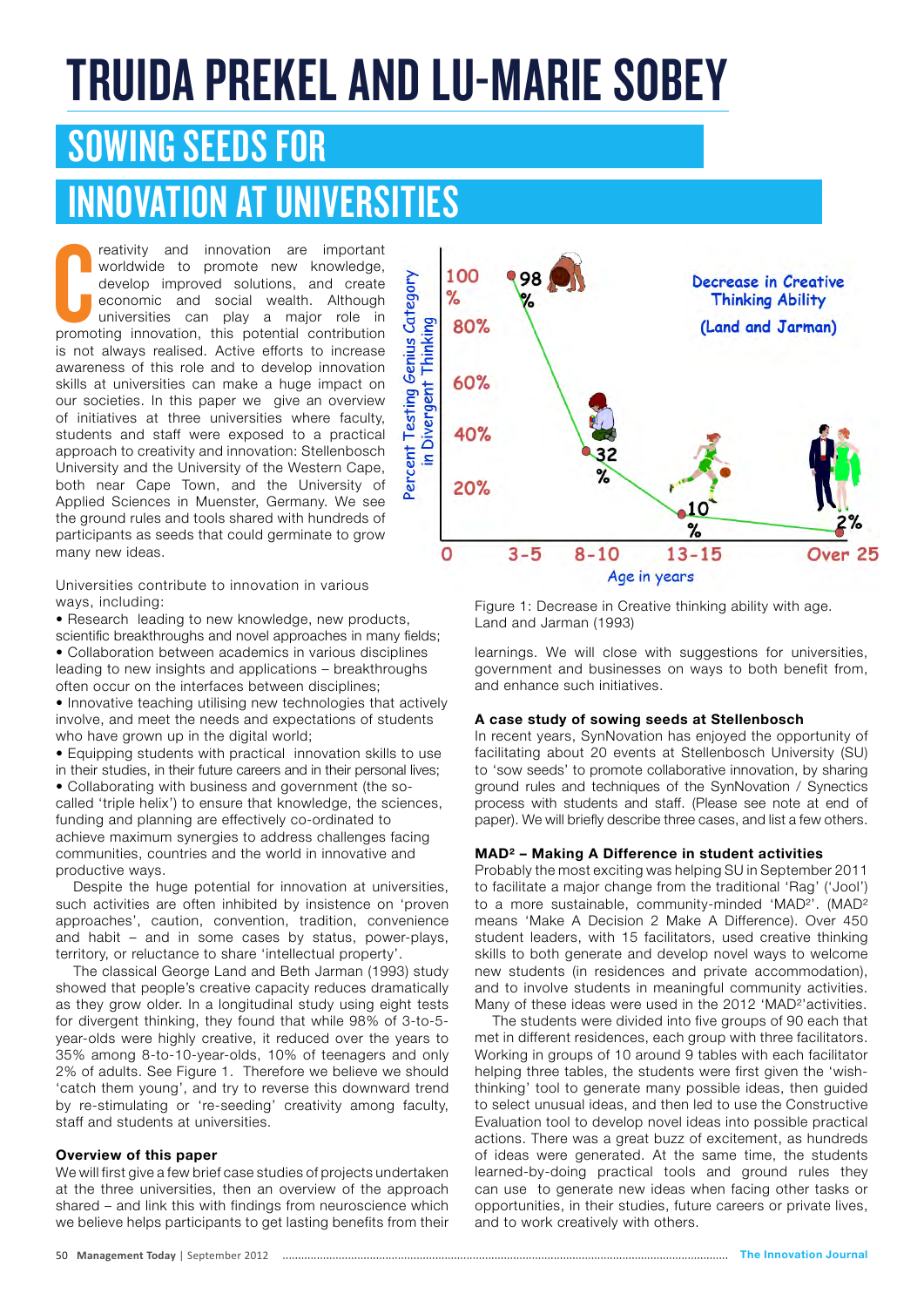### WE BELIEVE MANY UNIVERSITIES COULD AND SHOULD DO MORE TO NURTURE AND DEVELOP THE CREATIVE ABILITIES AND INNOVATION SKILLS OF THEIR PEOPLE...

#### **Enhancing innovation skills of BCom students – and measuring skills retention**

Two lecturers in Entrepreneurship and Innovation Management (Scheepers & Coetzee, 2010) wanted students to improve their creativity skills by attending SynNovation workshops, and designed a research project in which three groups of 15 final year BCom students volunteered to attend a one-day Toolbox for Brainwaves. An extract from this report:

'Before taking part in the 'Toolbox for Brainwaves,' students were asked to rate themselves on various aspects such as their knowledge of innovation and creativity principles, their individual creativity skills, as well as other related team skills, such as communication, teamwork and problem-solving. Immediately after the one-day workshop, they were again asked to rate themselves using a similar questionnaire. A final evaluation took place three months after the workshop. Students were asked to first think back to their initial skills level before the workshop and then rate their current (i.e. three months after workshop) skills level. This is important as it has been shown that participants in a training workshop might give very high ratings immediately after the workshop, since they enjoyed it very much, but may after a period of time discover that no real skills transfer has taken place. On the other hand, they may also have rated their own skills before the workshop unrealistically (or immodestly?) high'.

As Figure 2 (below) shows, the researchers found that all participants rated their skills immediately after the workshop (O2), significantly higher than before (O1); and that these new skills were 'durable', as they stayed high three months after the time (O3 After). The rating scale was  $1 =$  low to  $5 =$ high. An interesting finding is also that they realised three months later that they had rated their knowledge before the workshop (O1) higher than it actually was (O3 Before – to be compared with O1), which suggests that they were somewhat overconfident of their creativity skills initially. Figure 2 shows the boxplot for Creative Ability as an example. The results for the other creative skills measured were similar, when comparing average scores for all three student groups on Knowledge of Creativity and Innovation Skills, Communication Skills, Teamwork and Problem-solving.



#### **Innovation skills for Food Science students**

A similar study was done with a group of 23 final year students in Food Science. They also participated in a oneday Toolbox for Brainwaves workshop, with similar pre- and post-assessments to the BCom students. These results were similar, despite the fact that the BCom students had had previous exposure to creativity training as students in entrepreneurship.

Innovation and product development are key skills in food science. SynNovation regularly gives bursaries to attend a two-day Thinking, Innovation and Problem-solving Skills (TIPS!) workshop (formerly WITS!) to one member of the winning groups in product development projects in the final year BSc in Food Science. A condition is that s/he shares the skills with group mates. A professor who knows the process says when she sees groups working on projects, she can see if they have had the benefit of exposure to SynNovation. Here are comments (in 2011) from the first recipient of this bursary, now working in R&D:

"I attended the SynNovation WITS! workshop in 2008, and learnt some valuable tools for generating innovative ideas for my product development project at Stellenbosch University. In the second term product development project our group used the tools to generate ideas and the tools worked because we ended up winning the prize for the most marketable product. I have graduated now and been working for 4 months in a research and development department. The job requires me to generate ideas for new products for different customers. I have been utilising the SynNovation tools daily, and they have been working very well so far. The tools really help to streamline creativity, thus maximising on innovation."

#### **Other opportunities to 'sow seeds' in Stellenbosch**

• A workshop with130 student leaders – Student Council, and committees of residences and associations – sharing basic skills and principles with them, to encourage a collaborative, idea-friendly climate

• A strategy workshop with top management, with the Vice-Rector Teaching and team, focussing on how to integrate the work of three divisions in order to enhance student success • Industrial Engineering: Half-day workshops with final year

students in Industrial Engineering, giving them basic tools and ground rules, for use in projects and to take into their careers; and working with Master's and doctoral students giving them thinking tools to build more creativity and innovation into their research;

• Training mentors who guide first-year students – mainly in behavioural and problem-solving skills;

• Workshops at USB Business School, in the Post-graduate Diploma in Dispute Settlement and the Certificate in Neuro-Leadership, exploring linkages, benefits and applications of the approach in these fields;

• Training staff working in Student Affairs, Student Communities and Leadership development in thinking, innovation and relational skills for use in their work, and to pass on to students as valuable life skills.

Figure 2 (left): Box plot of the change in creative ability before and after the workshop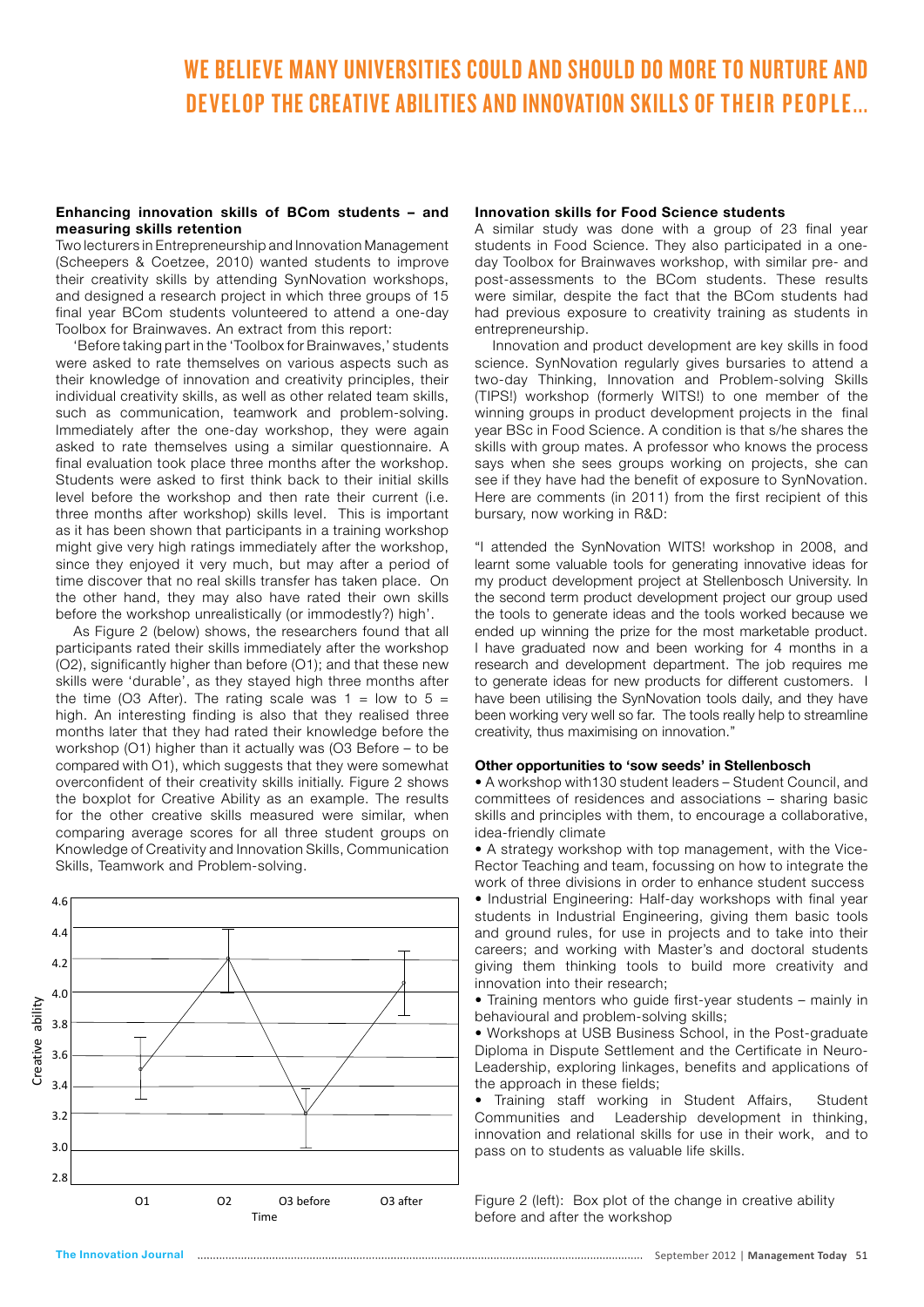#### **Helping to build an AIDS-free South Africa: Projects at UWC**

SynNovation has also been working with the HIV and AIDS Programme at the University of the Western Cape (UWC) to develop new approaches to their work. Twenty peer educators have been trained in the principles and tools – which they have found very useful in planning innovative new interventions with fellow students, and with learners in schools.

A team of 10 facilitators helped UWC to enable active participation and practical planning at a conference organised by the UWC HIV and AIDS Research Centre. On 26 and 27 March 2012, over 90 delegates from national and provincial departments of Education and Health, educationists and academics, health professionals, people from NGOs and international donor organisations met at UWC to explore new approaches to HIV/AIDS education.

The 4th Annual UWC 'HIV in Context' Research Symposium featured several experts in the field, both national and international. At the start , Lu-Marie Sobey introduced participants to the key principles of SynNovation, to encourage them to 'listen for ideas' in order to get the maximum out of presentations. On 27<sup>th</sup> March a team of ten SynNovators facilitated creative small group problemsolving sessions , to ensure delegates go away with a selection of fresh ideas and approaches each of them can implement, and action plans they can adapt to suit their specific situations.

Delegates also experienced the key ground rules and tools, which they can now use both personally, and back at work to encourage creativity, collaboration, open-mindedness to achieve practical problem-solving.

Feedback was that this conference was: "really productive and enjoyable." "It was invaluable from the point of view that stakeholders from various organisations could get together to share perspectives – rather than debate points of

view – and so generate new ways to put formal policies and national strategies into useful practice. It opened the door for communication and made the need for closer collaboration evident."

#### **Scattering seeds at a German University**

In April 2012 four innovation skills workshops were conducted with staff and students of the Department of Home Economics and Nutritional Science – Facility Management at the University of Applied Sciences Muenster, Germany. Below is feedback from Professor Carola Strassner who initiated this.

"The four workshops you held reached students from our undergraduate and graduate degree courses, our alumni and brought together our academic and administrative staff on common issues. The evaluations and feedback show that all participants won new insights and practical techniques. I think I can say that all those who attended came away inspired. We were also delighted that you could accommodate us with both English and German workshops."

"I am especially excited that three of our Sustainability Masters students told me that they will be using SynNovation techniques in their Masters project! They are going to develop a set of principles for SMEs to implement eco-sufficiency for selected stakeholder groups."



Figure 3: Positive behaviours – Nolan 2007



Figure 4: Negative behaviours–: Nolan 2007

Universities are important melting pots for cultural diversity and at all three universities where we have worked, there were students from different cultures and different countries. The German experience again showed that – because the approach is based on principles that 'make our heads work best', the principles are effective across cultures.

#### **The approach used**

The approach shared and used in all these events was mainly a combination of ground rules and behaviours that create a positive climate, and an overall process and several easy tools to both generate and develop creative ideas. Figure 3 (above) shows the positive, collaborative 'green' behaviours of respect and mutual support that encourage innovation and participation. These behaviours, discovered by Synectics in the late 1950s, correlate closely with concepts such as Emotional Intelligence (Nolan, 2007), and the African Ubuntu culture. Respectful approaches promote confidence, collaboration, sustainable creativity, learning, and positive emotional experiences – and thus also brain functioning and performance (Prince, 2003). This contrasts with negative 'red' behaviours (Figure 4 above) that are critical, hierarchical, and discourage creativity and innovation. 52 **Management Today** | September 2012 The Innovation Journal